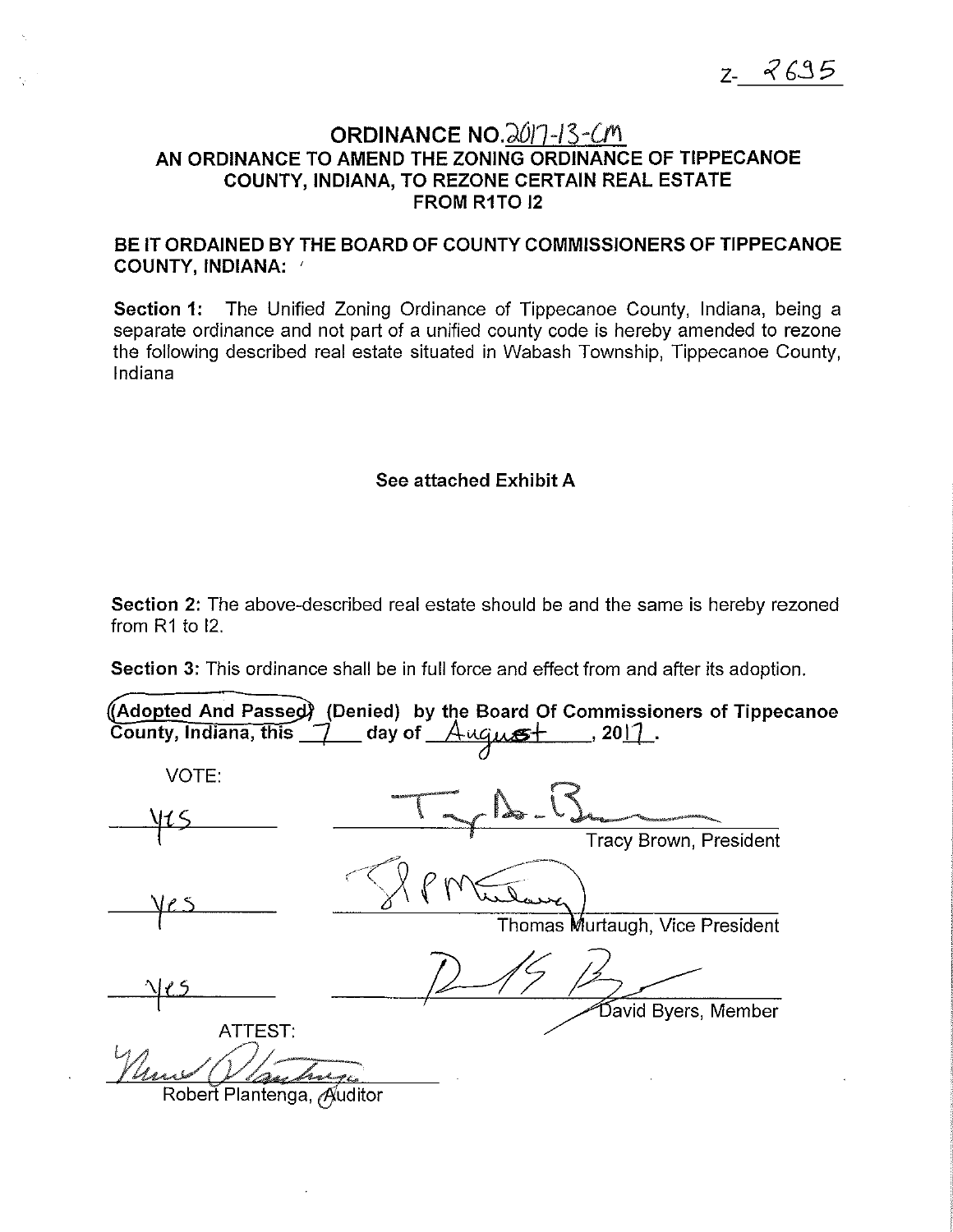$\label{eq:2.1} \frac{1}{\sqrt{2}}\int_{\mathbb{R}^3}\frac{1}{\sqrt{2}}\left(\frac{1}{\sqrt{2}}\right)^2\frac{1}{\sqrt{2}}\left(\frac{1}{\sqrt{2}}\right)^2\frac{1}{\sqrt{2}}\left(\frac{1}{\sqrt{2}}\right)^2\frac{1}{\sqrt{2}}\left(\frac{1}{\sqrt{2}}\right)^2\frac{1}{\sqrt{2}}\left(\frac{1}{\sqrt{2}}\right)^2\frac{1}{\sqrt{2}}\frac{1}{\sqrt{2}}\frac{1}{\sqrt{2}}\frac{1}{\sqrt{2}}\frac{1}{\sqrt{2}}\frac{1}{\sqrt{2}}$ 

 $\label{eq:2.1} \frac{1}{\sqrt{2\pi}}\int_{\mathbb{R}^3}\frac{1}{\sqrt{2\pi}}\left(\frac{1}{\sqrt{2\pi}}\int_{\mathbb{R}^3}\frac{1}{\sqrt{2\pi}}\left(\frac{1}{\sqrt{2\pi}}\int_{\mathbb{R}^3}\frac{1}{\sqrt{2\pi}}\right)\frac{1}{\sqrt{2\pi}}\right)=\frac{1}{2\sqrt{2\pi}}\int_{\mathbb{R}^3}\frac{1}{\sqrt{2\pi}}\frac{1}{\sqrt{2\pi}}\int_{\mathbb{R}^3}\frac{1}{\sqrt{2\pi}}\frac{1}{\sqrt{2\pi}}\frac$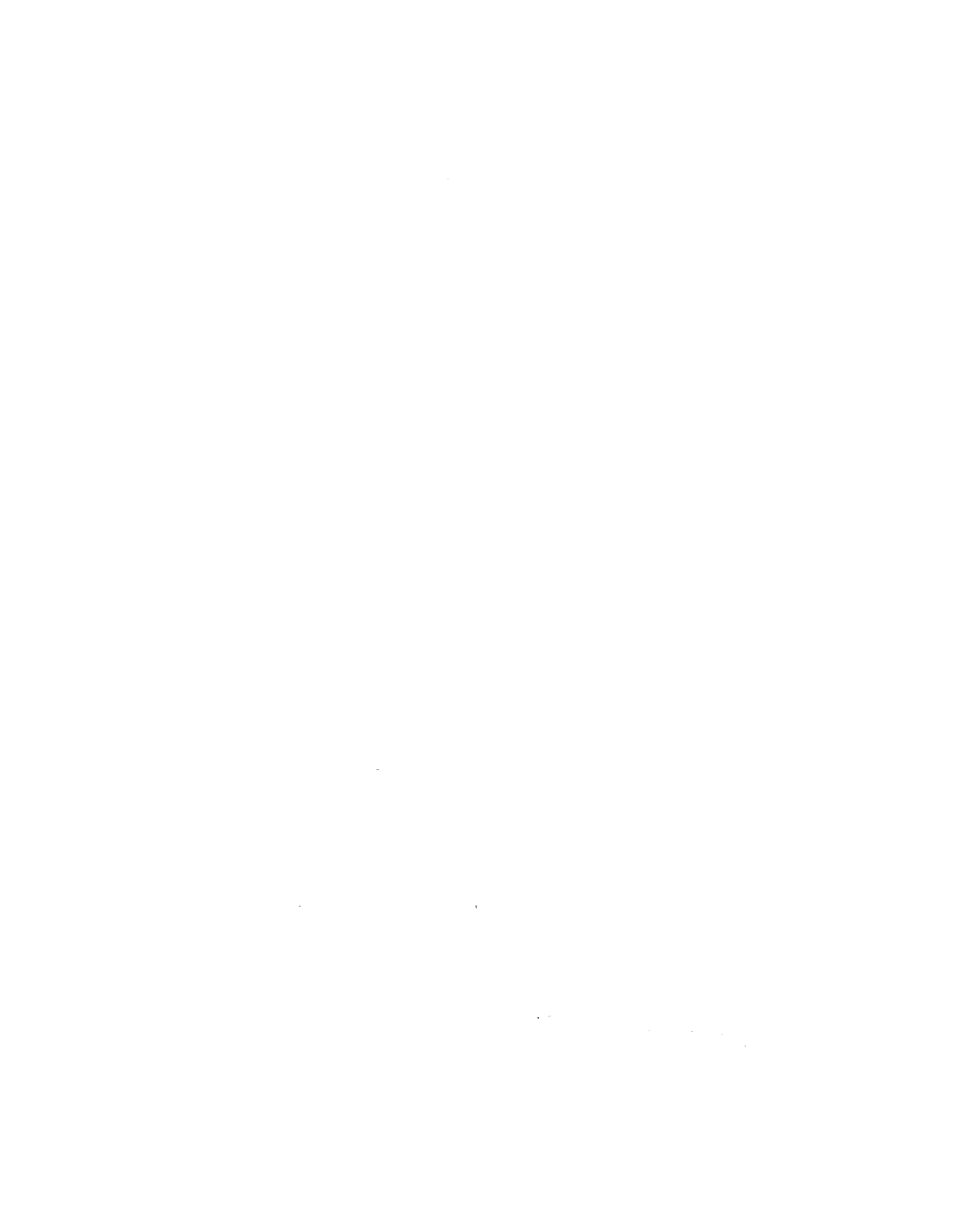### **EXHIBIT A**

### **LEGAL DESCRIPTION**

A part of the Southeast Quarter of the Northwest Quarter of Section One (1), Township Twentythree (23) North, Range Five (5) West, described as follows: Commencing at the Northeast Comer of the Southeast Quarter of the Northwest Quarter of said Section; thence South 00°47'51" East along the East Line thereof 124.57 feet to the Point of Beginning; thence continuing South  $00^{\circ}47'51''$  East along said East Line 260.00 feet; thence South 89°05'01" West 1375.50 feet to the center line of Morehouse Road; thence North 03°37'28" West along said center line 20.02 feet; thence North 89°05'01" East 751.29 feet; thence North 00°52'54" West 240.00 feet; thence North 89°05'01" East 625.55 feet to the Point of Beginning, containing 4.077 Acres, more or less. Located in Wabash Township, Tippecanoe County, Indiana.

### **TO BE KNOWN** AS:

Lot Numbered One (1) in Tippecanoe Memory Gardens Minor Subdivision Number One (1 ).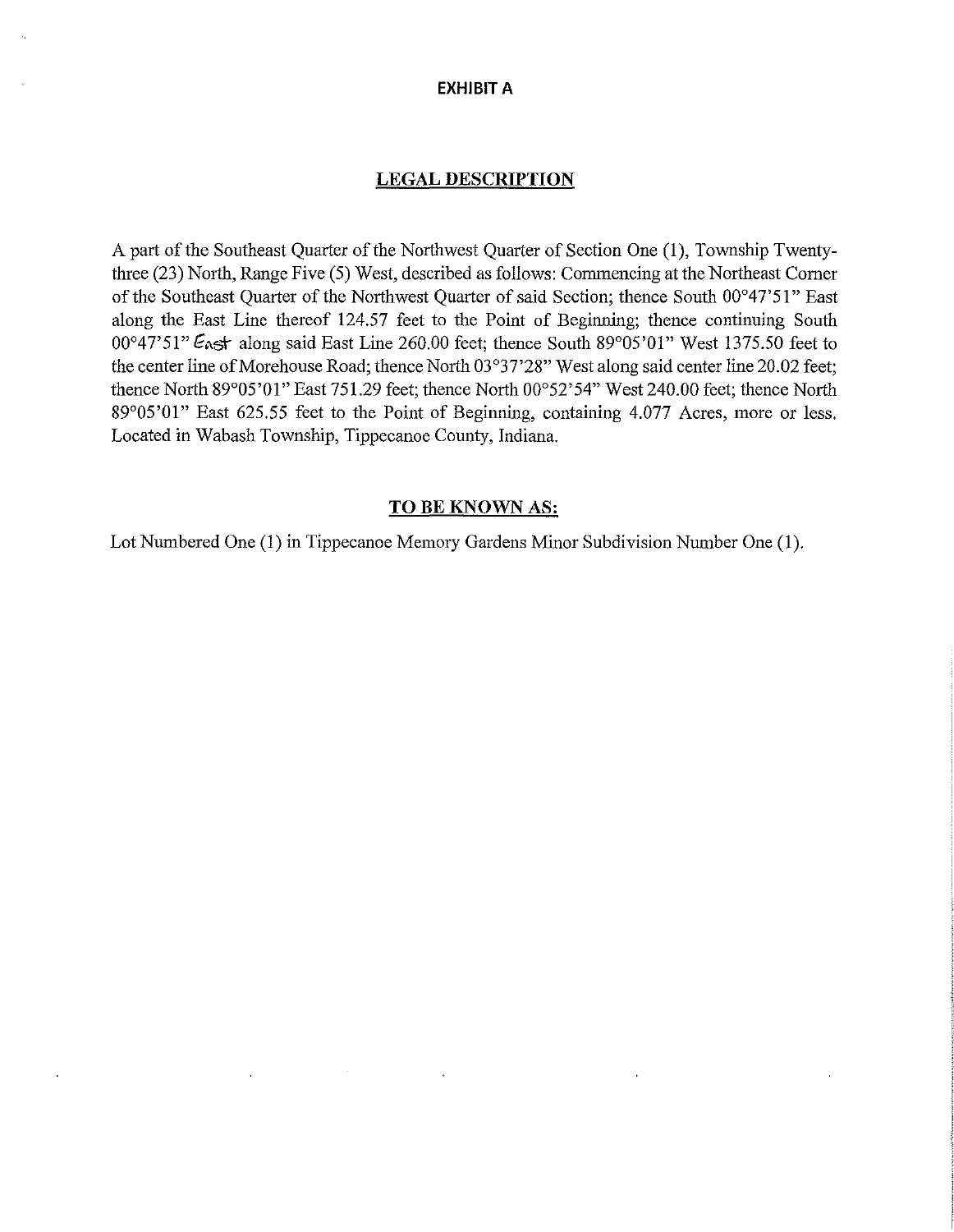$\mathcal{L}^{\text{max}}_{\text{max}}$  and  $\mathcal{L}^{\text{max}}_{\text{max}}$ 

 $\label{eq:2.1} \frac{1}{\sqrt{2}}\int_{\mathbb{R}^3}\frac{1}{\sqrt{2}}\left(\frac{1}{\sqrt{2}}\right)^2\frac{1}{\sqrt{2}}\left(\frac{1}{\sqrt{2}}\right)^2\frac{1}{\sqrt{2}}\left(\frac{1}{\sqrt{2}}\right)^2\frac{1}{\sqrt{2}}\left(\frac{1}{\sqrt{2}}\right)^2.$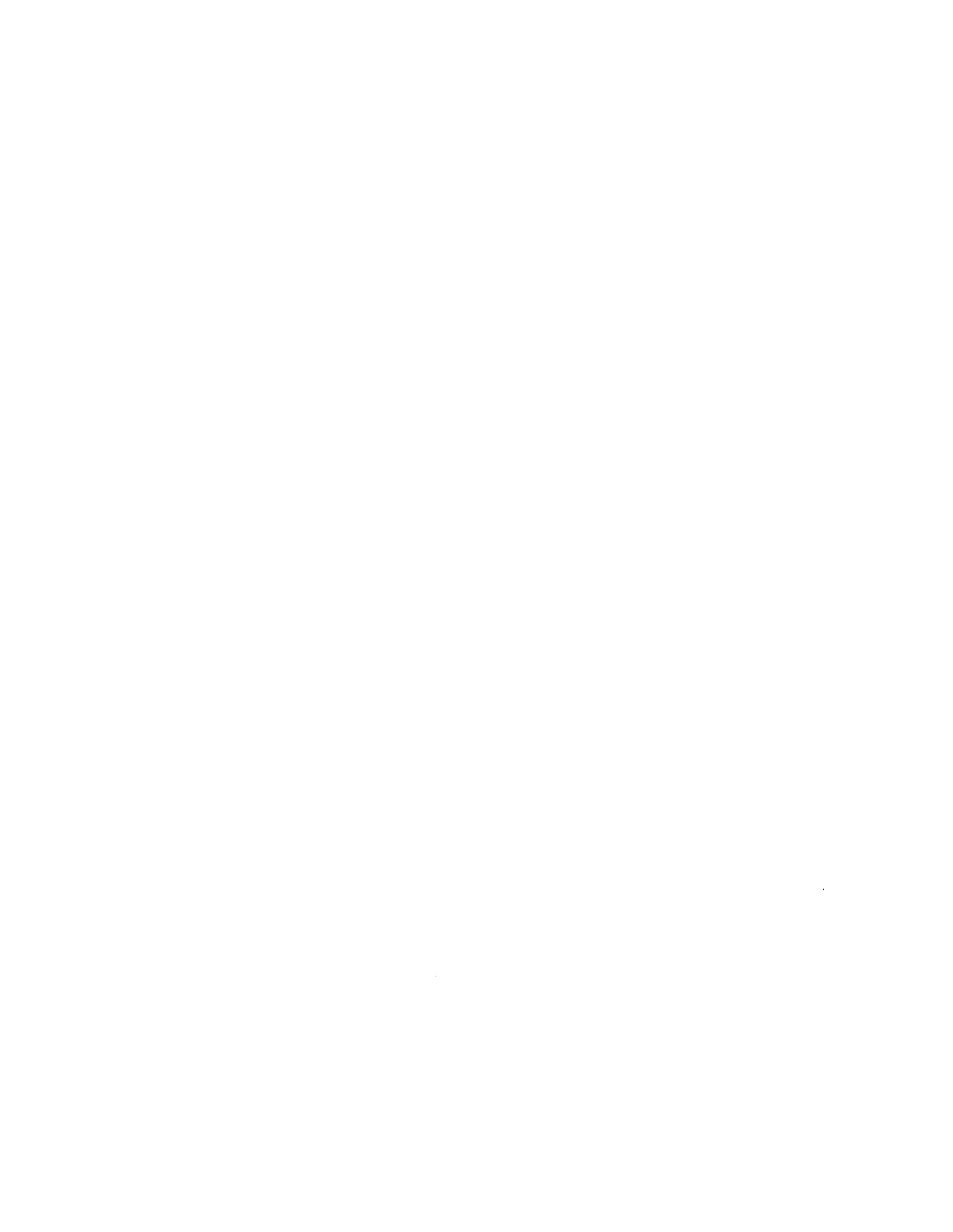THE

*rran:· Com* .. . **mtJJtQn** 

of TIPPECANOE COUNTY

20 NORTH 3RD STREEr . (765) 423-9242 SALLIE DELL FAHEY LAFAYETTE, INDIANA 47901-1209 (765) 423-9154 FAXI EXECUTIVE DIRECTOR

(765) 423-9154 [FAX] www.tippecanoe:in:gov/apc

July 20, 2017 Ref. No.: 17-240

Tippecanoe County Commissioners 20 North 3<sup>rd</sup> Street Lafavette, IN 47901

. . .

#### **CERTIFICATION**  - . - - .-. .

RE: **Z-2695--TIPPECANOE MEMORY GARDENS, INC. (R1 to 12):**  Petitioner is requesting rezoning of 4.077 acres (Tippecanoe Memory Gardens Minor Subdivision, Lot 1) in order to build a proposed crematory on property located near the northeast corner of the existing cemetery . property, approximately 1000; north of Kalberer Road, and 750' east of Morehouse, Wabash 1 (NW) 23-5.

Dear Commissioners:

As. Secretary to the Area Plan Commission of Tippecanoe County, I do hereby certify that at a public hearing held on July 19, 2017 the Area Plan Commission of Tippecanoe County voted 14 yes - 0 no on the motion to rezone the subject real estate from R1 to 12. Therefore, the Area Plan Commission of Tippecanoe County recommends to the Tippecanoe County Commissioners that the proposed rezoning ordinance be APPROVED for the property described in the attachment.

Public Notice has been given that this petition will be heard before the Tippecanoe . County Commissioners at their August 7, 2017 regular meeting. Petitioners or their representatives must appear to present their case.

 $\overbrace{ }^{Sincerely,}$ // sallie Dell Fahey<br>// Sallie Dell Fahey Februe ·.·.·.~· *.. u-.* -

**Executive Director** 

SDF/lmu

Enclosures: Staff Report & Ordinances

cc: Craig Rice, Tippecanoe Memory Gardens Daniel Teder Mike Wolf, Tippecanoe County Building Commissioner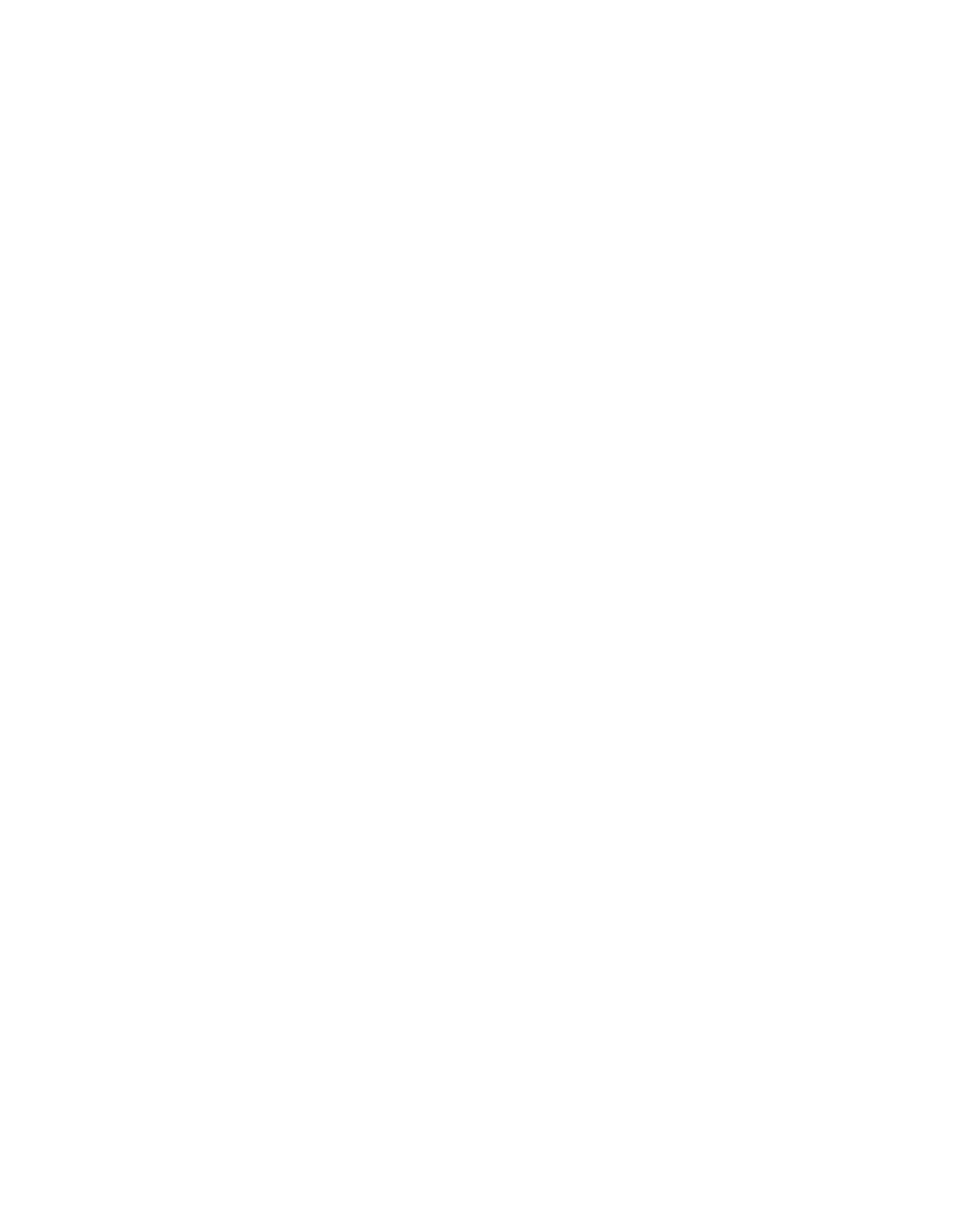# Z-2695 TIPPECANOE MEMORY GARDENS, INC. (R1 to 12)

 $\mathcal{L}_{\mathcal{A}}$ 

 $\langle$ 

# STAFF REPORT July 17, 2017

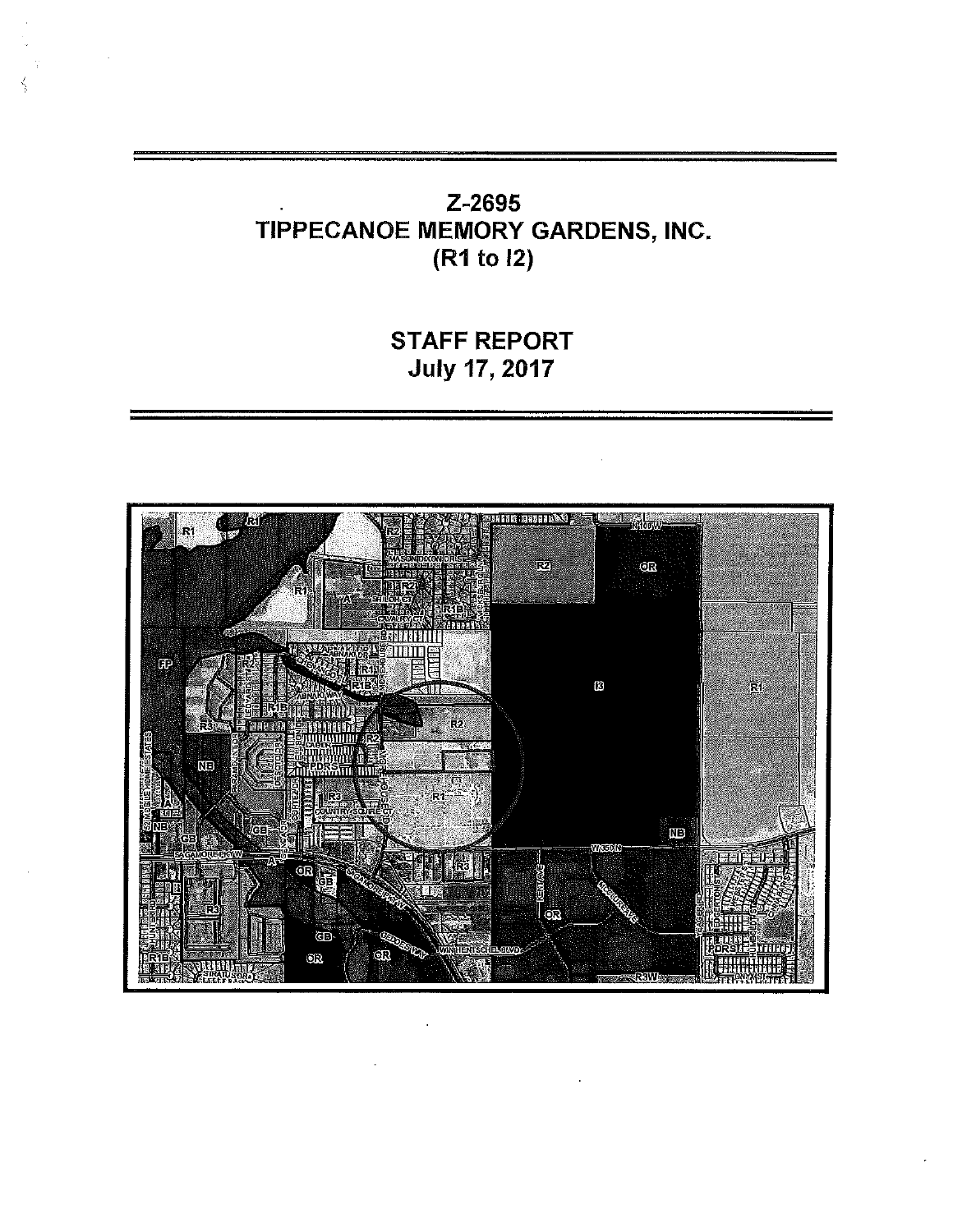$\label{eq:2} \frac{1}{\sqrt{2}}\left(\frac{1}{\sqrt{2}}\right)^{2} \left(\frac{1}{\sqrt{2}}\right)^{2}$  $\label{eq:2.1} \mathcal{L}(\mathcal{L}^{\text{max}}_{\mathcal{L}}(\mathcal{L}^{\text{max}}_{\mathcal{L}}(\mathcal{L}^{\text{max}}_{\mathcal{L}}(\mathcal{L}^{\text{max}}_{\mathcal{L}^{\text{max}}_{\mathcal{L}}(\mathcal{L}^{\text{max}}_{\mathcal{L}^{\text{max}}_{\mathcal{L}^{\text{max}}_{\mathcal{L}^{\text{max}}_{\mathcal{L}^{\text{max}}_{\mathcal{L}^{\text{max}}_{\mathcal{L}^{\text{max}}_{\mathcal{L}^{\text{max}}_{\mathcal{L}^{\text{max}}$ 

 $\label{eq:2.1} \frac{1}{\sqrt{2}}\int_{\mathbb{R}^3} \frac{1}{\sqrt{2}}\left(\frac{1}{\sqrt{2}}\right)^2\left(\frac{1}{\sqrt{2}}\right)^2\left(\frac{1}{\sqrt{2}}\right)^2\left(\frac{1}{\sqrt{2}}\right)^2\left(\frac{1}{\sqrt{2}}\right)^2\left(\frac{1}{\sqrt{2}}\right)^2.$  $\label{eq:2.1} \frac{1}{2} \sum_{i=1}^n \frac{1}{2} \sum_{j=1}^n \frac{1}{2} \sum_{j=1}^n \frac{1}{2} \sum_{j=1}^n \frac{1}{2} \sum_{j=1}^n \frac{1}{2} \sum_{j=1}^n \frac{1}{2} \sum_{j=1}^n \frac{1}{2} \sum_{j=1}^n \frac{1}{2} \sum_{j=1}^n \frac{1}{2} \sum_{j=1}^n \frac{1}{2} \sum_{j=1}^n \frac{1}{2} \sum_{j=1}^n \frac{1}{2} \sum_{j=1}^n \frac{$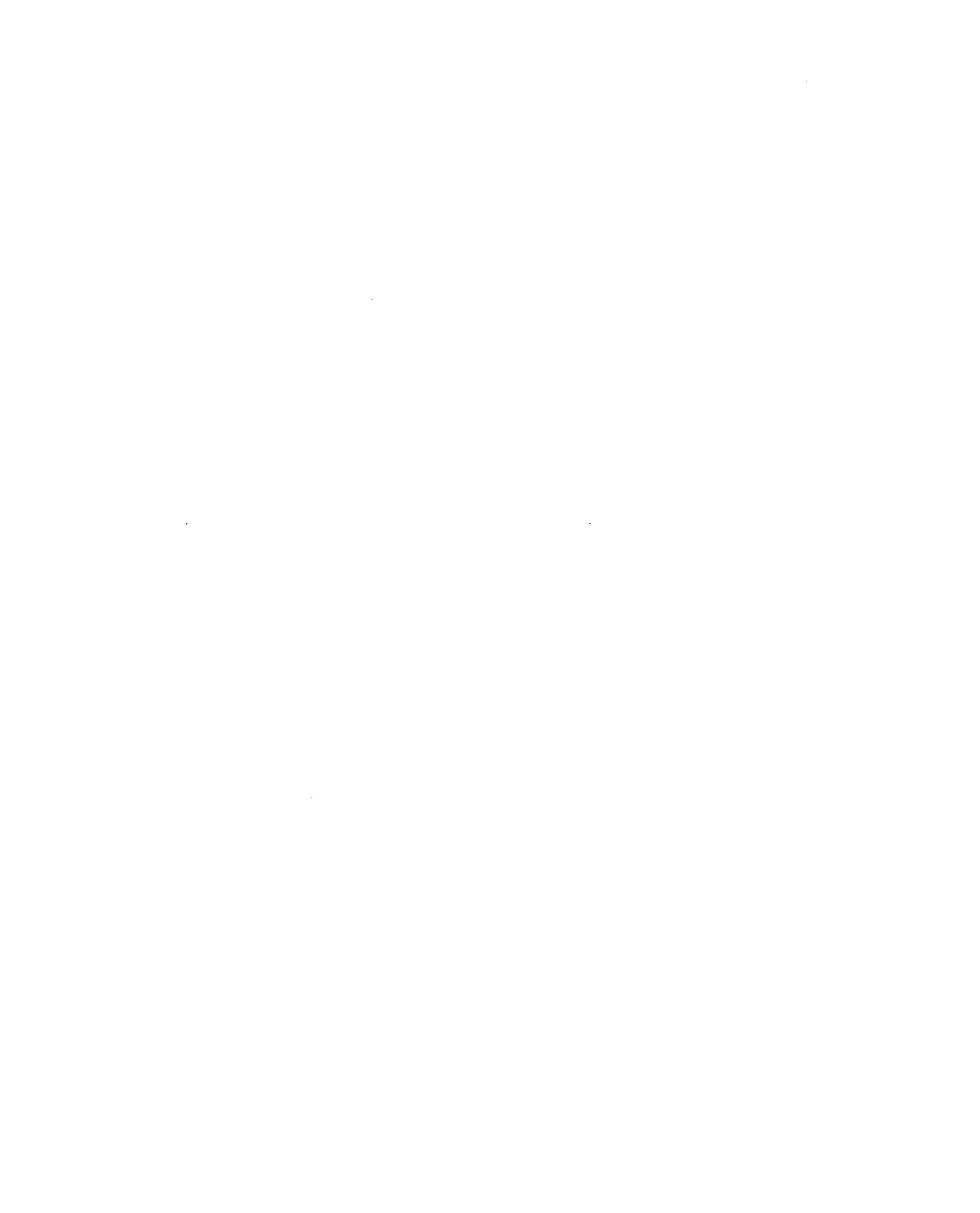# **Z-2695 TIPPECANOE MEMORY GARDENS, INC. R1to12**

# **Staff Report July 13, 2017**

# **REQUEST MADE, PROPOSED USE, LOCATION:**

Petitioner is requesting rezoning of 4.077 acres (Tippecanoe Memory Gardens Minor Subdivision, Lot 1) in order to build a proposed crematory on property located near the northeast corner of the existing cemetery property, approximately 1000' north of Kalberer Road, and 750' east of Morehouse, in Wabash 01 (NW) 23-5.

A request for primary approval of the minor sketch plan for the same property is also on this agenda (S-4697).

## **ZONING HISTORY AND AREA ZONING PATTERNS:**

This land has been zoned R1 since the inception of zoning in the county. Likewise the property to the east has been zoned Industrial since 1965. Properties to the north were rezoned to R2 from R1 over the course of several rezone requests (Z-1936, Z-1937 and Z-1945). Land to the west across Morehouse Road is zoned R3 (Z-1519 and Z-2545) and PDRS (Z-2064). A large GB zone exists farther to the southeast of the property in question.

## **AREA LAND USE PATTERNS:**

The proposed lot and the land adjacent to the south, west and north have been owned and used by Tippecanoe Memory Gardens as a cemetery since the 1960's. Undeveloped properties associated with Purdue Research Foundation exist to the east. Bordering the east property line of the cemetery property is a trail maintained by the West Lafayette Parks Department. A few lots with single-family homes exist to the northwest along Morehouse Road. To the west across Morehouse Road is Colony Pines, a single-family and two-family mixed residential planned development. Apartment units associated with Country Squire Court are also built to the west across Morehouse Road; this development recently received preliminary plat approval to expand the existing apartment complex by adding 5 new apartment buildings to the existing 15 (S-4653 and S-4688).

### **TRAFFIC AND TRANSPORTATION:**

Morehouse Road is classified by the *Thoroughfare Plan* as a rural secondary arterial: traffic counts taken in 2013 show average daily trips of 5306 vehicles travel this road. The *2045*  Metropolitan Transportation Plan recommends rural to urban improvements for Morehouse Road at this location. The highway department recently delegated engineering work to be conducted in order to determine the scope and detail design of the expansion along Morehouse Road between US 52 and Hadley Lake. This road is expected to be expanded from the existing two lanes to three lanes with sidewalk on one side and trail on the other.